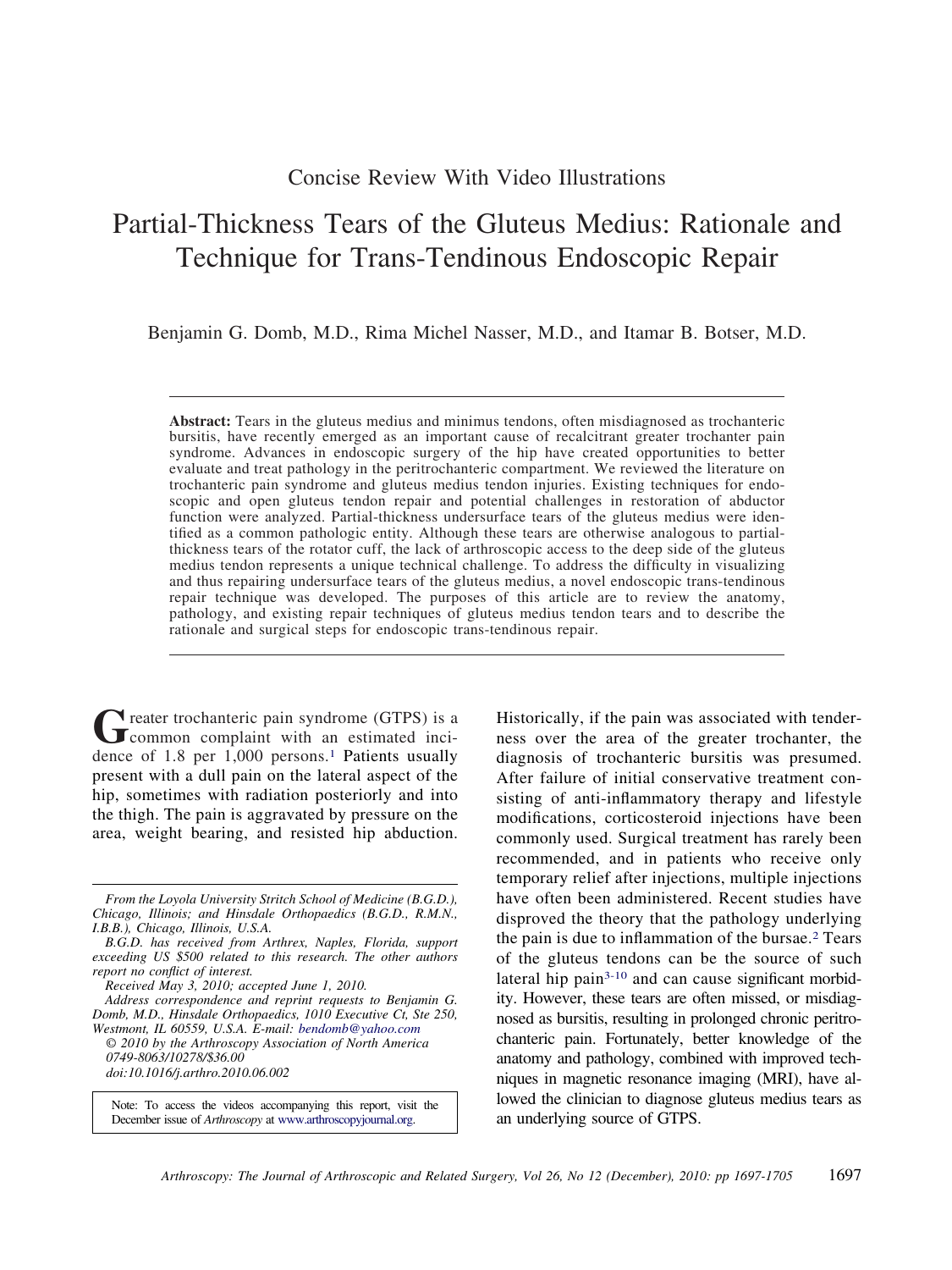## **ANATOMY OF GLUTEAL TENDON INSERTIONS**

To diagnose and treat tears of the gluteal tendons, it is essential to understand the precise anatomy of the tendon insertions, the bursae, and the bony facets of the greater trochanter (Fig 1). The gluteus minimus inserts on the anterior facet of the greater trochanter, and the gluteus medius has 3 attachment points. The thicker, main component of the gluteus medius tendon arises from the central posterior portion of the muscle and has a thick tendinous insertion on the superoposterior facet[.11](#page-7-0) The thin, broad, lateral component is mostly muscular in nature and arises from the undersurface of the muscle belly, attaching to the lateral facet of the trochanter.<sup>11,12</sup> Finally, the gluteus medius insertion continues anteriorly to form the anterior attachment, which is not visible macroscopically[.13](#page-7-0)

Gottschalk et al., $<sup>14</sup>$  after evaluating the anatomic</sup> configuration of the glutei and performing an electromyographic study, found that the primary function of the gluteus minimus and posterior part of the gluteus medius is to stabilize the femoral head in the acetabulum during motion and gait. They also showed that the anterior and middle fibers of the gluteus medius have a vertical pull and help initiate abduction whereas the tensor fascia lata is the major abductor of the hip.

Each of the tendons is associated with its own bursa (Fig 1B). The subgluteus medius bursa covers the superior part of the lateral facet. It is bordered by the tip of the trochanter superiorly and the lateral facet anteriorly, and its posterior and inferior border is the tendinous insertion of the gluteus medius.<sup>11</sup> The gluteus minimus is associated with a bursa in the area of the anterior facet. This bursa covers part of the hip joint capsule and in some situations communicates with the subgluteus medius bursa[.11,12](#page-7-0) The larger trochanteric or subgluteus maximus bursa is located beneath the gluteus maximus muscle and the iliotibial (IT) band, over the posterior and lateral facets of the greater trochanter and the distallateral aspect of the gluteus medius tendon.<sup>15</sup> Pfirrmann et al[.12](#page-7-0) noted that this bursa does not extend over the anterior border of the lateral facet.

There is a paucity of information about the blood supply to the gluteus medius and minimus tendons. Studies in the literature mainly discuss blood supply to the trochanter,  $16,17$  as well as its disruption by softtissue dissection and osteotomies.

## **PARTIAL-THICKNESS UNDERSURFACE TEARS OF GLUTEUS MEDIUS**

The gluteus complex has often been compared with the rotator cuff of the shoulder. $11,18,19$  Tears in the



**FIGURE 1.** Anatomy of greater trochanter with tendinous insertion sites and bursae. (A) Footprints of gluteus medius and minimus tendon insertions. (B) The 3 main bursae and their positions. (C) Geometry of greater trochanter with different facets.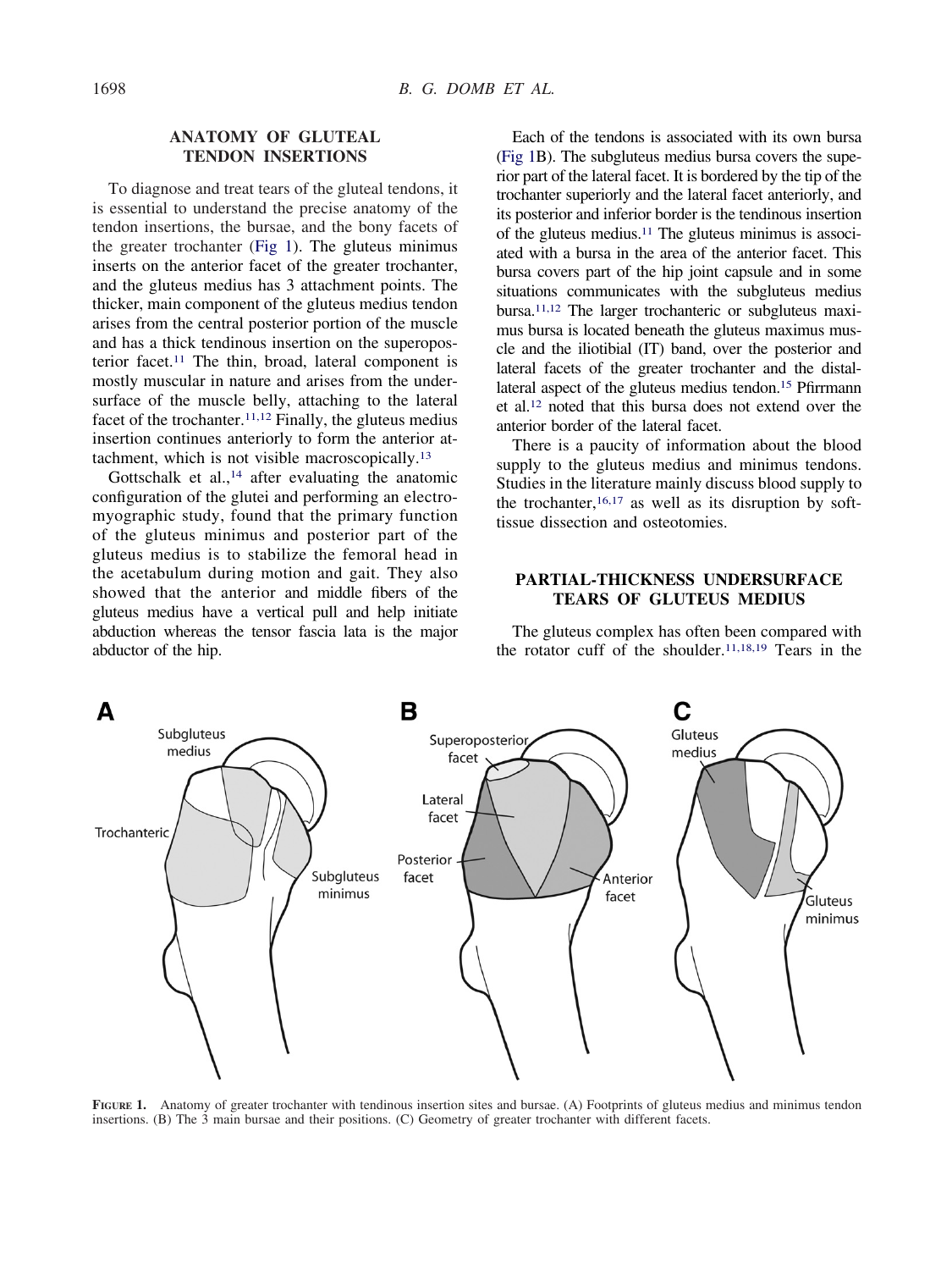<span id="page-2-0"></span>

**FIGURE 2.** Partial undersurface tear of gluteus medius tendon. (A) Arthroscopic image through anterolateral portal of apparently intact gluteus medius tendon after bursectomy. Patient is in supine position. (B) Arthroscopic image through anterolateral portal of same tendon undersurface tear after longitudinal incision through superficial fibers. Patient is in supine position.

medius and minimus tendons, initially described by Bunker et al.<sup>18</sup> and Kagan,<sup>19</sup> have subsequently been the subject of multiple publications[.3,8,20-23](#page-7-0) Although the true prevalence of gluteus complex tears is unknown, gluteus medius tendon tears may occur in as many as 25% of late middle–aged women and 10% of men in the same age group[.13](#page-7-0) Whereas acute tears of the gluteal tendons may occur, it is believed that degenerative tears are more common.<sup>11,24</sup> Gluteus medius tears occur more often than gluteus minimus tears[.8,9](#page-7-0) Tears at the insertion of the gluteus medius tendon can be intrasubstance, partial, or complete[.18](#page-7-0) Connell et al.<sup>9</sup> showed that partial tears were far more common.

In our experience most partial-thickness tears encountered were undersurface tears. Because most of the pathology is covered by intact tendon, the tears may go unnoticed, because they are not directly visible through either an open or endoscopic approach (Fig 2).

A very clear analogy can be drawn between undersurface tears of the gluteus medius and partial-thickness articular-sided tears of the rotator cuff (Table 1). In both cases the tearing occurs on the deep side of the tendon and may not be visible from the superficial side of the tendon. Multiple techniques for repair of partial or intrasubstance shoulder rotator cuff tears have been described. Debridement of these tears did not provide adequate pain relief, $25,26$  so repair was attempted and initially involved completing the tears[,27-29](#page-7-0) which altered the normal footprint of the tendon. Trans-tendinous techniques for PASTA (partial articular supraspinatus tendon avulsion) repair were then introduced that involved debriding and resecting only the diseased portion of the tendon and repairing the tears to the normal footprint.<sup>30,31</sup> Spencer<sup>32</sup> also described an all-inside technique to treat partial articular-sided tears that do not violate the bursal surface.

Although gluteal tendon pathology may be very similar to partial-thickness articular tears of the rotator

|                                                                     | Shoulder Rotator Cuff                                                            | Hip Rotator Cuff                               |
|---------------------------------------------------------------------|----------------------------------------------------------------------------------|------------------------------------------------|
| Functional anatomy                                                  |                                                                                  |                                                |
| Internal rotator                                                    | Subscapularis                                                                    | <i><u>Iliopsoas</u></i>                        |
| Stabilizers and rotators, initiation<br>and assistance in abduction | Supraspinatus and infraspinatus                                                  | Gluteus medius and minimus                     |
| Abduction                                                           | Deltoid                                                                          | Tensor fascia lata                             |
| Clinical presentation                                               | Pain with motion                                                                 | Tenderness over lateral aspect of hip          |
|                                                                     | <b>Tenderness</b>                                                                | Weakness in abduction                          |
|                                                                     | Weakness in abduction                                                            |                                                |
| MRI/ultrasound                                                      | Visualized on MRI and ultrasound                                                 | Visualized on MRI and ultrasound               |
| Mechanism                                                           | Degenerative tearing                                                             | Degenerative tearing                           |
|                                                                     | Acute trauma                                                                     | Acute trauma                                   |
| Arthroscopic evaluation                                             | Articular tears can be visualized as either<br>exposed footprint or delamination | Undersurface tears cannot be easily visualized |

**TABLE 1.** *Similarities and Differences Between Shoulder and Hip Rotator Cuffs*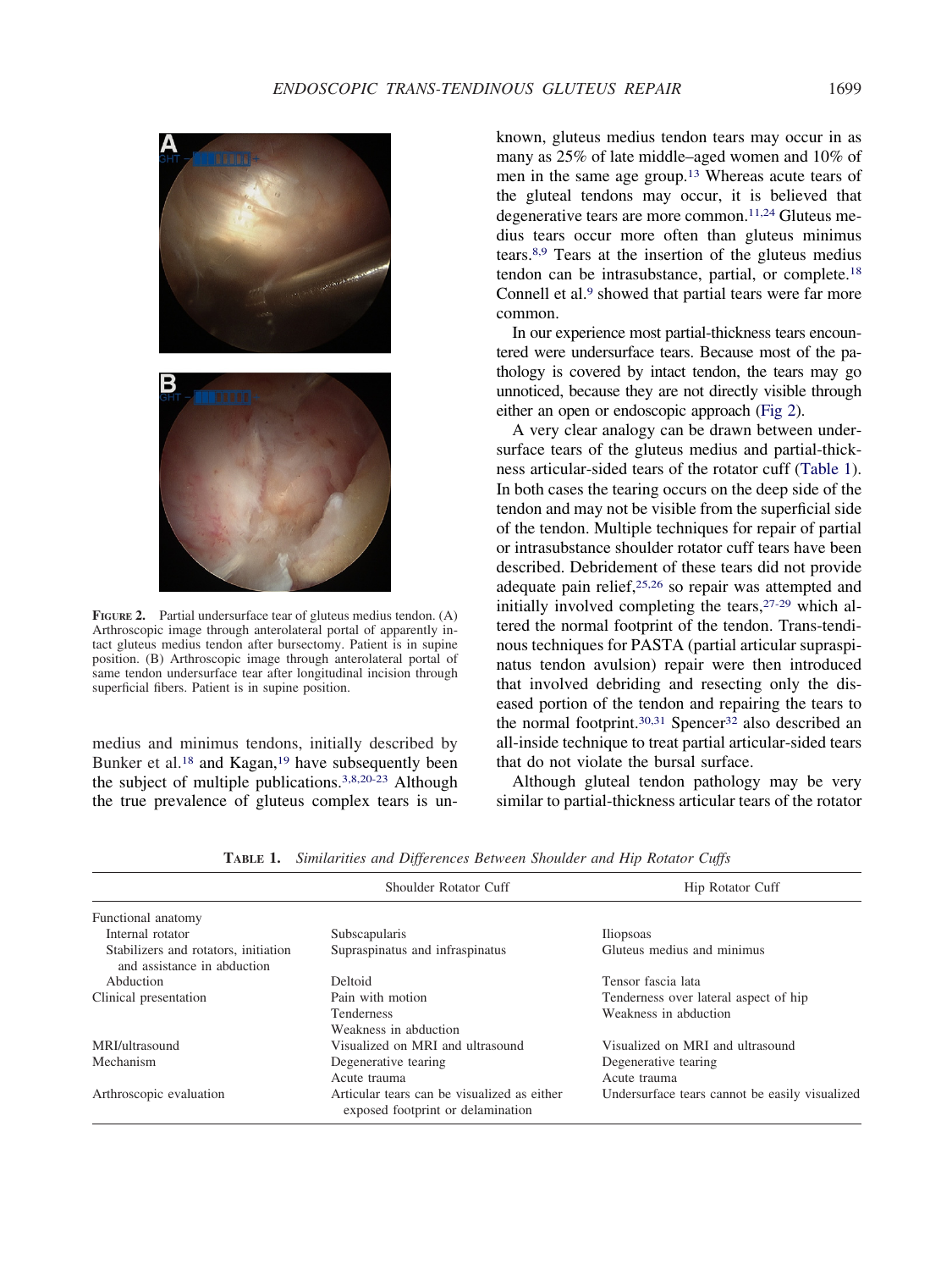cuff of the shoulder, there is at least 1 important difference: the latter can be accessed from both the articular and bursal sides. In contrast, there is no space on the deep side of the gluteus medius analogous to the intra-articular space of the shoulder, from which the undersurface of the tendon can be visualized. Because of the lack of access to the deep side, transtendinous repairs of the gluteus medius cannot be performed in the same manner as a PASTA-style repair of the rotator cuff. The lack of access to the deep side poses a unique technical challenge in surgical treatment of undersurface gluteus medius tears.

Another instructive analogy may be drawn between undersurface gluteus medius tears and extensor carpi radialis brevis (ECRB) tears in lateral epicondylitis. ECRB tears generally occur through micro-tearing and subsequent degeneration of tendon tissue on its deep side[.33](#page-7-0) We have observed a similar phenomenon in the gluteus medius, where degenerative partial-thickness tearing occurs on the deep side of the tendon, near its bony insertion. Thornton et al[.34](#page-7-0) proposed a surgical procedure for treatment of partial-thickness undersurface tears of the ECRB. This procedure involves exposure of the deep fibers of the ECRB tendon through a longitudinal split, excision of the pathologic parts of the tendon near its insertion, decortication of the lateral epicondyle, and repair of the ECRB to the bone with suture anchors. This procedure had good to excellent results in all 22 patients who underwent the surgery.

## **EXISTING TECHNIQUES FOR REPAIR OF GLUTEUS MEDIUS**

## **Open Techniques**

Multiple procedures are described to help relieve refractory trochanteric bursitis including open bursectomy, IT band lengthening or release,<sup>35,36</sup> and trochanteric reduction osteotomy[,37](#page-7-0) but there is very little in the literature describing specific open repair techniques for gluteus medius and minimus tendon ruptures. Davies et al.<sup>38</sup> describe a technique using softtissue anchors in the greater trochanter to reattach torn abductors diagnosed by examination and MRI. They had 4 re-ruptures out of 16 repairs, and the patients with no postoperative complications had significant improvement in their pain. Bunker et al.<sup>18</sup> used intraosseous sutures to repair the torn part of the tendon to decorticated bleeding bone with the rationale that simple repair of a tendon tear would be unlikely to heal.

#### **Endoscopic Techniques**

As with open techniques, multiple endoscopic procedures have been described to treat lateral-sided pain, including bursectomy[,39](#page-7-0) IT band release for external snapping hip syndrome, $40,41$  and debridement for treatment of calcific tendonitis of the gluteus medius and minimus[.42](#page-7-0)

Voos et al[.43](#page-7-0) describe a technique to repair gluteus tendon tears that could be seen from the peritrochanteric compartment. Their technique involves debridement of the edges of the visualized tear and the attachment site on the trochanter. Suture anchors were placed in the footprint of the abductor tendons, with the help of fluoroscopic guidance, and used to repair the torn tendon to the bone. All ten patients who had this procedure had complete relief of their symptoms[.43](#page-7-0)

As discussed previously, partial-thickness undersurface tears present a particular problem, because they are not visible by arthroscopic or open examination from the peritrochanteric space. These partial-thickness tears have been implicated in debilitating GTPS, and therefore the authors believe that a different approach to arthroscopic diagnosis and repair is indicated.

## **OUR PREFERRED TECHNIQUE: TRANS-TENDINOUS ENDOSCOPIC GLUTEUS MEDIUS DEBRIDEMENT AND REPAIR**

Based on our review of the anatomy of undersurface tears of the lateral facet insertion of the gluteus medius, we identified a need for access to the undersurface for debridement of pathologic tissue and repair to the lateral facet. To surmount this challenge, a novel technique was developed for trans-tendinous endoscopic gluteus medius debridement and repair. In the development of this technique, several goals of successful repair were considered (Table 2). The technique incorporates and builds upon previous work on

**TABLE 2.** *Goals and Potential Pitfalls of Trans-Tendinous Endoscopic Gluteus Medius Debridement and Repair*

| Technique Advantages                                        | <b>Potential Pitfalls</b> |
|-------------------------------------------------------------|---------------------------|
| Minimal disruption of normal                                | Portal placement          |
| anatomy                                                     | Muscle injury             |
| Visualization of intrasubstance and                         | Difficulty passing and    |
| undersurface tears                                          | shuttling suture for      |
| Secure repair of tears and                                  | repair                    |
| debridement of pathologic tendon Incorrect anchor placement |                           |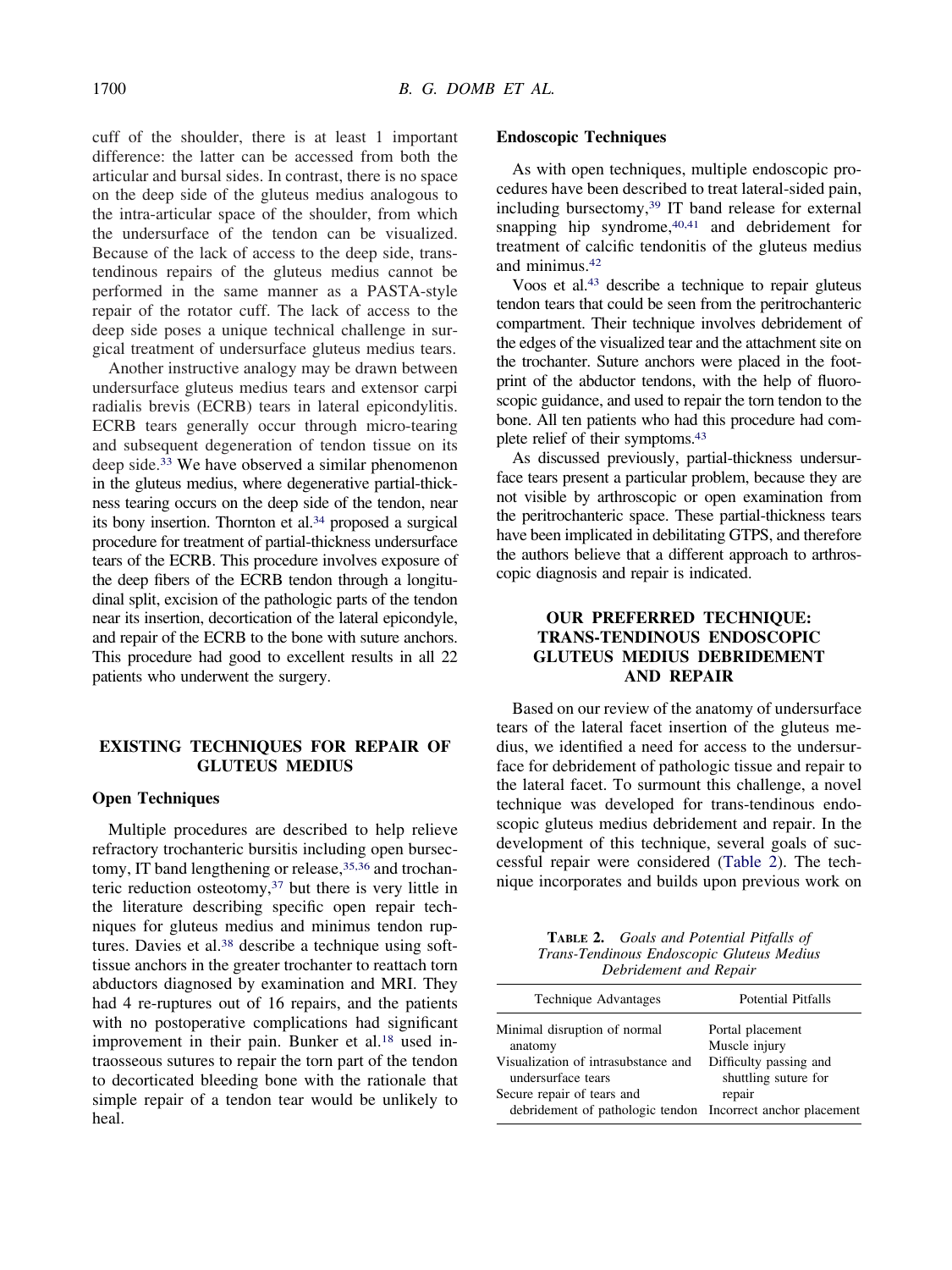trans-tendinous repairs of the rotator cuff of the shoulder and of the common extensor origin of the elbow. The purpose of this article is to describe the anatomic basis and surgical steps for the trans-tendinous endoscopic gluteus medius debridement and repair technique. Video clips of the technique are available for viewing at [www.arthroscopyjournal.org.](http://www.arthroscopyjournal.org)

#### **Portal Placement**

The 70° arthroscope is inserted into the peritrochanteric space through a mid-anterior portal. By aiming just inferior to the vastus ridge under fluoroscopic visualization, the surgeon avoids iatrogenic damage to the gluteus medius insertion (Fig 3). A shaver is then introduced through the anterolateral portal. Trochanteric bursectomy is performed, with care to keep the shaver blades away from the gluteus medius. When the decision is made to proceed with repair, posterolateral and distal peritrochanteric portals are created. These 2 portals are in line with the center of the trochanter, located 3 cm proximal and 3 cm distal, respectively, to the tip of the trochanter [\(Fig 4A](#page-5-0)).

### **Trans-Tendinous Approach and Debridement**

The surgeon performs diagnostic endoscopic examination of the peritrochanteric space, visualizing and probing the gluteus medius, gluteus maximus, vastus lateralis, and IT band. A beaver blade is used to create a longitudinal split in the midsubstance of the lateral facet insertion of the gluteus medius. Through this split, the undersurface tearing and pathologic tendon tissue are visible. The arthroscope can be inserted through this split into the gluteus medius bursal space



**FIGURE 3.** Fluoroscopic anteroposterior view of right hip with cannula being aimed just inferior to vastus ridge for peritrochanteric compartment access.

on the deep side of the gluteus medius tendon. From this perspective, the undersurface of the tendon can be viewed in its entirety [\(Fig 2B](#page-2-0)). The shaver is used to debride the pathologic tissue and to expose the lateral facet of the greater trochanter [\(Fig 4B](#page-5-0)). A bur is used to decorticate the lateral facet to create a bleeding bed of bone for healing of the repaired tendon [\(Fig 4C](#page-5-0)).

#### **Trans-Tendinous Repair Technique**

With the assistance of fluoroscopic guidance, a 5.5-mm Corkscrew anchor (Arthrex, Naples, FL) is placed through the tendon split in the distal part of the lateral facet footprint [\(Fig 4D](#page-5-0)). The Crescent SutureLasso or Birdbeak (Arthrex) is used to pass 1 limb of each suture through the anterior part of the tendon and 1 limb of each suture through the posterior part [\(Fig](#page-5-0) [4E](#page-5-0)). This is then repeated for a second anchor placed in the more proximal part of the lateral facet. All sutures are tied down by use of an arthroscopic knottying technique [\(Fig 4F](#page-5-0)). This technique results in a side-to-side repair of the longitudinal tendon split while firmly approximating the tendon to the footprint on the lateral facet [\(Fig 4G](#page-5-0)).

#### **DISCUSSION**

GTPS often responds well to conservative treatment, including anti-inflammatory medication, physical therapy, and steroid injection. In GTPS that is refractory to nonsurgical measures, underlying gluteus tendon injury should be considered. Bard<sup>44</sup> proposed tendinopathy of the gluteus medius tendon as the chief source of this syndrome and cautioned against overuse of corticosteroid injections without actual firm diagnosis. Gluteus tendinopathy is often misdiagnosed as bursitis and not even regarded as a possible cause of lateral hip pain, as shown by a recent survey of orthopaedic surgeons performed in France[.45](#page-8-0) Increased awareness and better understanding of the pathophysiology of GTPS are key factors that will help the physician consider gluteus tendon tears as a potential reason for the patient's symptoms.

The diagnosis of gluteus tendinopathy or rupture should initially be made clinically. Clinical examination includes palpation for tenderness, Trendelenburg testing,<sup>4</sup> abduction strength testing, and resisted external rotation in supine (hip flexed 90°) and prone (hip extended) positions[.46](#page-8-0)

MRI and ultrasound may be used for confirmation of the diagnosis. Blankenbaker et al.<sup>47</sup> showed that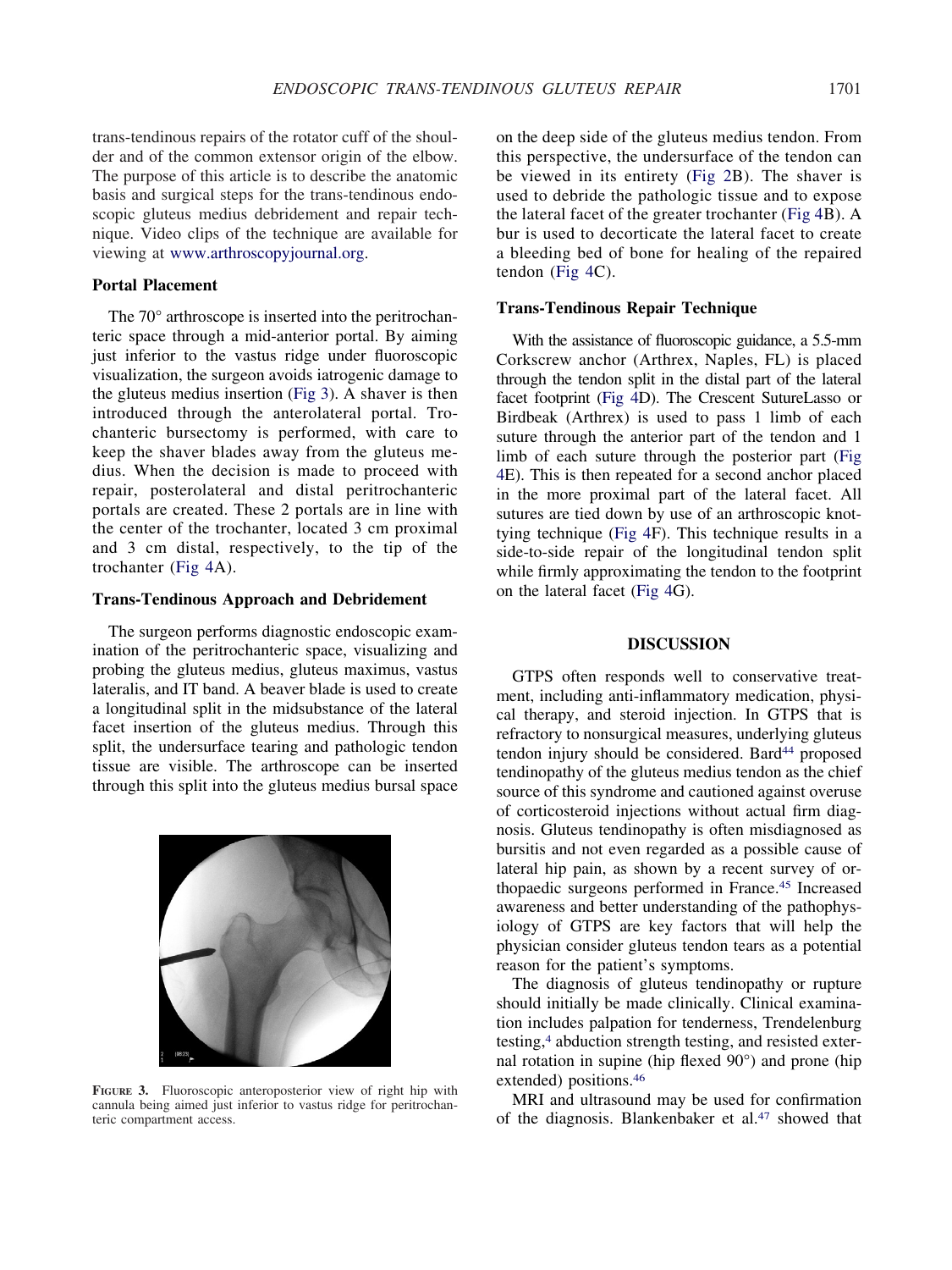<span id="page-5-0"></span>



**FIGURE 4.** Arthroscopic images of repair technique. This is a right hip with the patient in the supine position. The pictures are taken with the arthroscope in the mid-anterior portal. (A) Portal placement. (MA, mid anterior; AL, anterolateral; PL, posterolateral; DPT, distal peritrochanteric.) (B) Debridement of undersurface tear of gluteus tendon. (C) Decortication of greater trochanter at footprint of gluteus tendon. (D) Anchor placement. (E) Suture passage through edges of tendon. (F) Approximation of tendon edges. (G) Final repair.

findings of peritrochanteric inflammation on MRI might not necessarily correlate with actual disease. They evaluated MRI scans of 256 consecutive hips without any knowledge of clinical symptoms. After the data were collected, they found that all hips with trochanteric pain (16) had evidence of peritrochanteric abnormalities on MRI. However, of 240 asymptomatic hips, 212 (88%) had similar positive MRI findings. In contrast, 88% of hips with trochanteric symptoms had MRI findings consistent with gluteus tendinopathy, whereas only 50% of asymptomatic hips had such findings. Although these findings suggest that gluteus tendinopathy may be a more significant MRI finding than trochanteric bursitis, the high percentage of abnormal findings in asymptomatic patients underlines the importance of clinical evaluation[.47](#page-8-0)

We present a novel technique to debride and repair gluteus tendinosis and partial tearing endoscopically [\(Fig 5](#page-6-0) and Videos 1-4, available at [www](http://www.arthroscopyjournal.org) [.arthroscopyjournal.org\)](http://www.arthroscopyjournal.org). To our knowledge, the only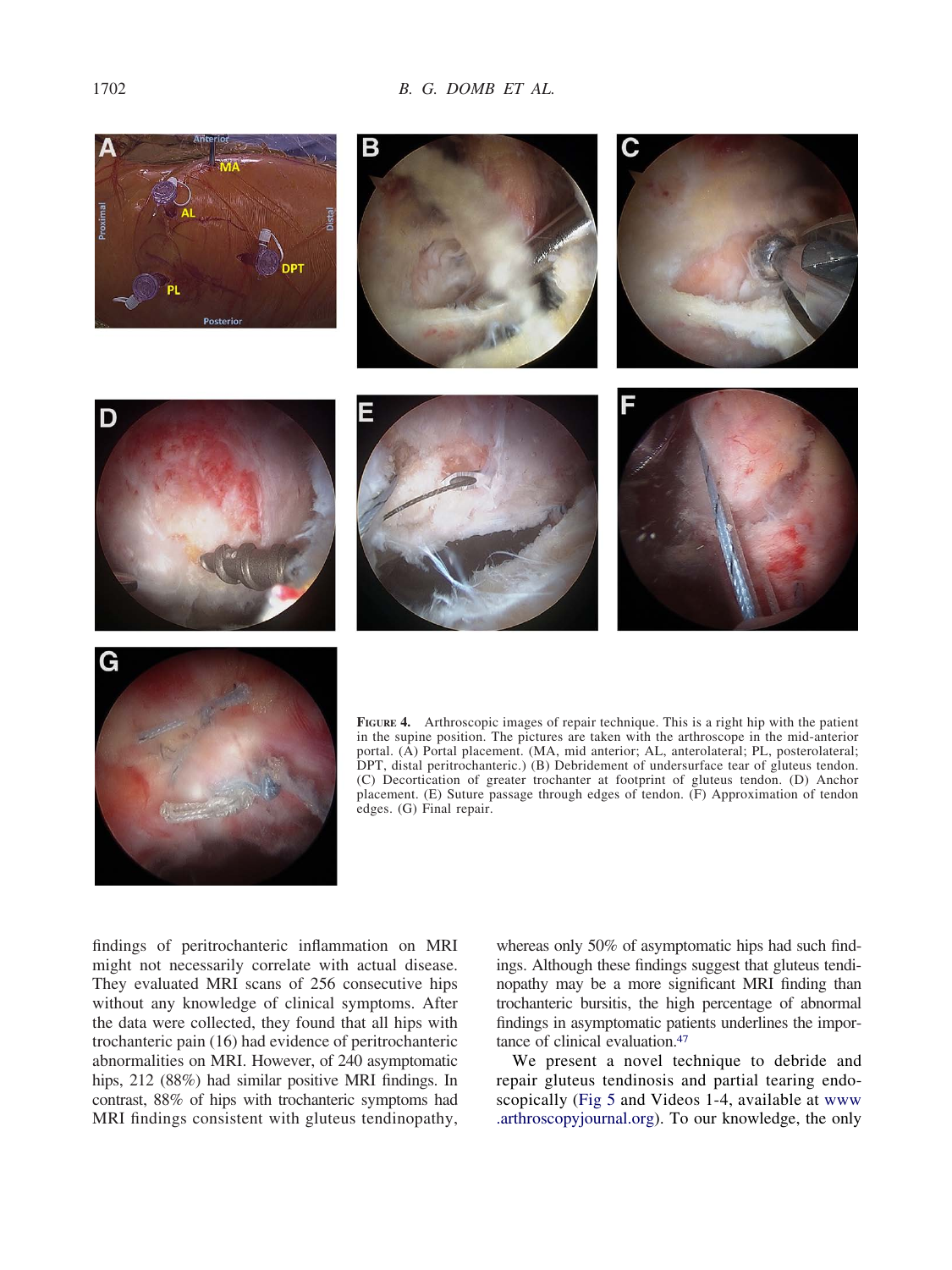nique in a right hip. Proximal is left, and distal is right. (A) Superficial view of intact gluteus tendon. (B) Cross-sectional view of intact gluteus tendon. (C) Superficial view of undersurface gluteus tendon tear. (D) Crosssectional view of undersurface gluteus tendon tear (arrow). (E) Superficial view of longitudinal incision along gluteus tendon fibers. (F) Cross-sectional view of longitudinal incision along gluteus tendon fibers (arrow). (G) Superficial view of anchor placement and suture passage through tendon edges, after debridement of tear and decortication of bony bed. (H) Crosssectional view of anchor placement and suture passage. (I) Superficial view of final repair of gluteus tendon. (J) Cross-sectional view of final repair of gluteus tendon.

**FIGURE 5.** Schema of surgical repair tech-

<span id="page-6-0"></span>

other endoscopic gluteus tendon repair technique, described by Voos et al.,<sup>43</sup> involved tears that were either full thickness or at least grossly visible from the peritrochanteric space. By approaching the tendon through a longitudinal split in line with its fibers, we are able to visualize and treat intrasubstance and undersurface tears without affecting the integrity and strength of the tendon itself. Using anchors in a wellprepared bed of bone and putting the suture through the tear and the split allow for a secure repair.

#### **CONCLUSIONS**

Often misdiagnosed as trochanteric bursitis, partial tears of the gluteus medius and minimus tendinous insertions onto the greater trochanter can be the source of chronic debilitating lateral hip pain. We present an endoscopic technique that allows visualization, debridement, and repair of these tears with minimal and fully repairable injury to the remaining intact tendon.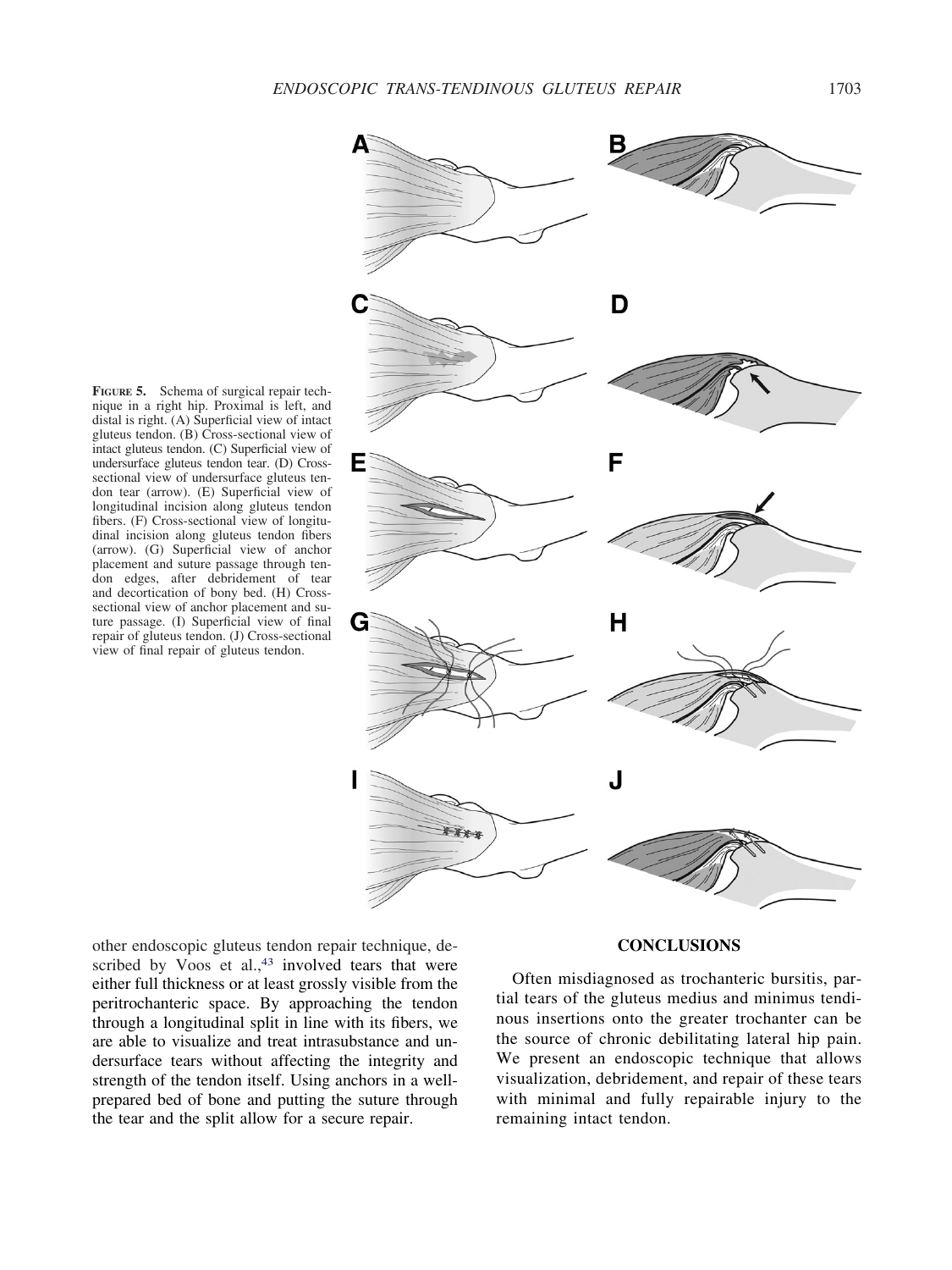#### **REFERENCES**

- <span id="page-7-0"></span>1. Williams BS, Cohen SP. Greater trochanteric pain syndrome: A review of anatomy, diagnosis and treatment. *Anesth Analg* 2009;108:1662-1670.
- 2. Silva F, Adams T, Feinstein J, Arroyo RA. Trochanteric bursitis: Refuting the myth of inflammation. *J Clin Rheumatol* 2008;14:82-86.
- 3. LaBan MM, Weir SK, Taylor RS. 'Bald trochanter' spontaneous rupture of the conjoined tendons of the gluteus medius and minimus presenting as a trochanteric bursitis. *Am J Phys Med Rehabil* 2004;83:806-809.
- 4. Bird PA, Oakley SP, Shnier R, Kirkham BW. Prospective evaluation of magnetic resonance imaging and physical examination findings in patients with greater trochanteric pain syndrome. *Arthritis Rheum* 2001;44:2138-2145.
- 5. Bewyer D, Chen J. Gluteus medius tendon rupture as a source for back, buttock and leg pain: Case report. *Iowa Orthop J* 2005;25:187-189.
- 6. Ozcakar L, Erol O, Kaymak B, Aydemir N. An underdiagnosed hip pathology: Apropos of two cases with gluteus medius tendon tears. *Clin Rheumatol* 2004;23:464-466.
- 7. Kong A, Van der Vliet A, Zadow S. MRI and US of gluteal tendinopathy in greater trochanteric pain syndrome. *Eur Radiol* 2007;17:1772-1783.
- 8. Kingzett-Taylor A, Tirman PF, Feller J, et al. Tendinosis and tears of gluteus medius and minimus muscles as a cause of hip pain: MR imaging findings. *AJR Am J Roentgenol* 1999;173: 1123-1126.
- 9. Connell DA, Bass C, Sykes CA, Young D, Edwards E. Sonographic evaluation of gluteus medius and minimus tendinopathy. *Eur Radiol* 2003;13:1339-1347.
- 10. Chung CB, Robertson JE, Cho GJ, Vaughan LM, Copp SN, Resnick D. Gluteus medius tendon tears and avulsive injuries in elderly women: Imaging findings in six patients. *AJR Am J Roentgenol* 1999;173:351-353.
- 11. Dwek J, Pfirrmann C, Stanley A, Pathria M, Chung CB. MR imaging of the hip abductors: Normal anatomy and commonly encountered pathology at the greater trochanter. *Magn Reson Imaging Clin N Am* 2005;13:691-704, vii.
- 12. Pfirrmann CW, Chung CB, Theumann NH, Trudell DJ, Resnick D. Greater trochanter of the hip: Attachment of the abductor mechanism and a complex of three bursae—MR imaging and MR bursography in cadavers and MR imaging in asymptomatic volunteers. *Radiology* 2001;221:469-477.
- 13. Robertson WJ, Gardner MJ, Barker JU, Boraiah S, Lorich DG, Kelly BT. Anatomy and dimensions of the gluteus medius tendon insertion. *Arthroscopy* 2008;24:130-136.
- 14. Gottschalk F, Kourosh S, Leveau B. The functional anatomy of tensor fasciae latae and gluteus medius and minimus. *J Anat* 1989;166:179-189.
- 15. Lequesne M, Mathieu P, Vuillemin-Bodaghi V, Bard H, Djian P. Gluteal tendinopathy in refractory greater trochanter pain syndrome: Diagnostic value of two clinical tests. *Arthritis Rheum* 2008;59:241-246.
- 16. Naito M, Ogata K, Emoto G. The blood supply to the greater trochanter. *Clin Orthop Relat Res* 1996:294-297.
- 17. Najima H, Gagey O, Cottias P, Huten D. Blood supply of the greater trochanter after trochanterotomy. *Clin Orthop Relat Res* 1998:235-241.
- 18. Bunker TD, Esler CN, Leach WJ. Rotator-cuff tear of the hip. *J Bone Joint Surg Br* 1997;79:618-620.
- 19. Kagan A II. Rotator cuff tears of the hip. *Clin Orthop Relat Res* 1999:135-140.
- 20. Lonner JH, Van Kleunen JP. Spontaneous rupture of the gluteus medius and minimus tendons. *Am J Orthop (Belle Mead NJ)* 2002;31:579-581.
- 21. Gabrion A, Vernois J, Havet E, Mertl P, de Lestang M. Gluteus

medius tendon tear and degenerative hip disease. *Rev Chir Orthop Reparatrice Appar Mot* 2003;89:640-642 (in French).

- 22. Schuh A, Zeiler G. Rupture of the gluteus medius tendon. *Zentralbl Chir* 2003;128:139-142; discussion 143 (in German).
- 23. Chebil M, Ben Maitigue M, Haddad N, et al. Arthroscopy of the shoulder. Technics and indications. About 64 cases. *Tunis Med* 2007;85:519-523 (in French).
- 24. Karpinski MR, Piggott H. Greater trochanteric pain syndrome. A report of 15 cases. *J Bone Joint Surg Br* 1985;67:762-763.
- 25. Weber SC. Arthroscopic debridement and acromioplasty versus mini-open repair in the management of significant partialthickness tears of the rotator cuff. *Orthop Clin North Am* 1997;28:79-82.
- 26. Budoff JE, Nirschl RP, Guidi EJ. Debridement of partialthickness tears of the rotator cuff without acromioplasty. Long-term follow-up and review of the literature. *J Bone Joint Surg Am* 1998;80:733-748.
- 27. Rudzki JR, Shaffer B. New approaches to diagnosis and arthroscopic management of partial-thickness cuff tears. *Clin Sports Med* 2008;27:691-717.
- 28. Ellman H. Diagnosis and treatment of incomplete rotator cuff tears. *Clin Orthop Relat Res* 1990:64-74.
- 29. Weber SC. Arthroscopic debridement and acromioplasty versus mini-open repair in the treatment of significant partialthickness rotator cuff tears. *Arthroscopy* 1999;15:126-131.
- 30. Waibl B, Buess E. Partial-thickness articular surface supraspinatus tears: A new transtendon suture technique. *Arthroscopy* 2005;21:376-281.
- 31. Lo IK, Burkhart SS. Transtendon arthroscopic repair of partial-thickness, articular surface tears of the rotator cuff. *Arthroscopy* 2004;20:214-220.
- 32. Spencer EE Jr. Partial-thickness articular surface rotator cuff tears: An all-inside repair technique. *Clin Orthop Relat Res* 2010;468:1514-1520.
- 33. Calfee RP, Patel A, DaSilva MF, Akelman E. Management of lateral epicondylitis: Current concepts. *J Am Acad Orthop Surg* 2008;16:19-29.
- 34. Thornton SJ, Rogers JR, Prickett WD, Dunn WR, Allen AA, Hannafin JA. Treatment of recalcitrant lateral epicondylitis with suture anchor repair. *Am J Sports Med* 2005;33:1558-1564.
- 35. Chirputkar K, Weir P, Gray A. Z-lengthening of the iliotibial band to treat recalcitrant cases of trochanteric bursitis. *Hip Int* 2007;17:31-35.
- 36. Provencher MT, Hofmeister EP, Muldoon MP. The surgical treatment of external coxa saltans (the snapping hip) by Z-plasty of the iliotibial band. *Am J Sports Med* 2004;32:470-476.
- 37. Govaert LH, van der Vis HM, Marti RK, Albers GH. Trochanteric reduction osteotomy as a treatment for refractory trochanteric bursitis. *J Bone Joint Surg Br* 2003;85:199-203.
- 38. Davies H, Zhaeentan S, Tavakkolizadeh A, Janes G. Surgical repair of chronic tears of the hip abductor mechanism. *Hip Int* 2009;19:372-376.
- 39. Baker CL Jr, Massie RV, Hurt WG, Savory CG. Arthroscopic bursectomy for recalcitrant trochanteric bursitis. *Arthroscopy* 2007;23:8278-32.
- 40. Ilizaliturri VM Jr, Martinez-Escalante FA, Chaidez PA, Camacho-Galindo J. Endoscopic iliotibial band release for external snapping hip syndrome. *Arthroscopy* 2006;22:505-510.
- 41. Farr D, Selesnick H, Janecki C, Cordas D. Arthroscopic bursectomy with concomitant iliotibial band release for the treatment of recalcitrant trochanteric bursitis. *Arthroscopy* 2007;23:905.e1- 905.e5. Available online at [www.arthroscopyjournal.org.](http://www.arthroscopyjournal.org)
- 42. Kandemir U, Bharam S, Philippon MJ, Fu FH. Endoscopic treatment of calcific tendinitis of gluteus medius and minimus. *Arthroscopy* 2003;19:E4.
- 43. Voos JE, Rudzki JR, Shindle MK, Martin H, Kelly BT. Arthroscopic anatomy and surgical techniques for peritrochanteric space disorders in the hip. *Arthroscopy* 2007;23:1246.e1- 1246.e5. Available online at [www.arthroscopyjournal.org.](http://www.arthroscopyjournal.org)